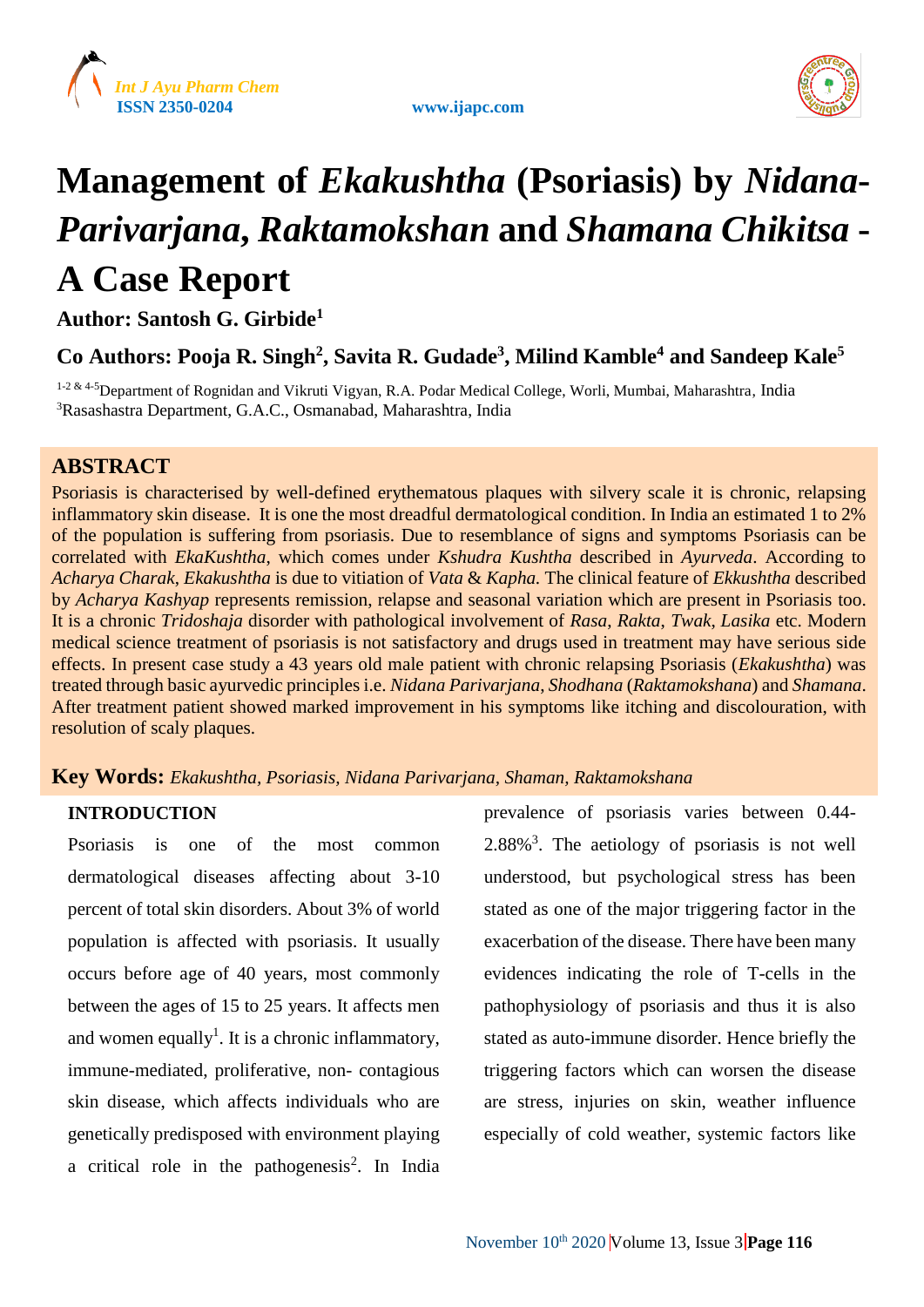

infections, bowel toxaemia, etc. and immunological factors.

Modern medical science treats psoriasis with PUVA (Psoralen and ultraviolet A) and corticosteroids. But these therapies give serious side effects like hepatotoxicity and nephrotoxicity, bone marrow depletion etc.<sup>4</sup>. Hence for the welfare of psoriasis affected patients it is the need of this hour, to shift to the Ayurvedic treatment for psoriasis which not only treats it but also focuses on eliminating the root cause and rejenuvating the skin tissues so that it does not reoccur. In *Ayurvedic* classics skin disorders are mentioned under the *Kushtha Roga*, psoriasis can be compared to the type of *Kushtha* named as *Ekakushtha*. Psoriasis presents as itchy, deep pink to reddish, well demarcated, indurate plaques with silvery scaling present particularly over extensor surface & scalp. As per *Ayurveda*, the symptoms of psoriasis closely resemble to symptoms of *Ekakushtha* as *Matsyashakalopamam* (Fish like silver white coloured scaling), *Aswedanam* (low or no sweating), *Mahawastu* (covers large surface area of skin)<sup>5</sup> . In *Ayurveda* the treatment for *Kushtha* has proven to be long lasting which consists of *Nidanaparivarjana*, *Shodhana* and *Shamana*. This case report deals with management of psoriasis with *Nidan parivarjana, Raktamokshana* and *Shamana Chikitsa*.

# **CASE REPORT**

A 43-year-old male patient came in skin OPD with chief complaints of-Multiple white scaly plaques (*Matsyashakalopam*), covering large surface area of skin (*Mahawastu*) over both the upper limbs and lower limbs, the back-since 7 years

1. Black discoloration of left leg-since 3 years 2. Severe itching all over the body- since 3 years

3. Dryness of the skin-since 2 years

For the past 7 years he was under steroidal therapy, took a short course of Ayurvedic treatment and later was again under steroidal therapy and phototherapy. But there were relapsing episodes of skin manifestations on discontinuing the treatment.

**Medical history-** Not a K/C/O Hypertension/ Diabetes mellitus or any other metabolic disorders. H/O Typhoid 15 years ago.

**History of Present Illness-** According to the patient, he was healthy before 7 years, later (in 2013) he had white scaly patches over his upper limbs, which showed whitish 'dandruff like' scales exfoliating from it. He had been diagnosed with 'Psoriasis vulgaris' by dermatologist and was treated with steroids, all the complaints were relieved within 1 year. But the complaints reappeared in next year (2014). Then the patient went under short duration of *Ayurvedic* treatment but did not get satisfactory results. Since then he was many times treated with anti-psoriatic treatment, and got relief for some time but the skin lesions reappeared again after which he was treated with steroids, folic acid, anti-allergic, topical application of lotion. The results were not satisfactory; hence the patient was given phototherapy treatment (PUVA) for 2 months (in 2017). But after completion of the course of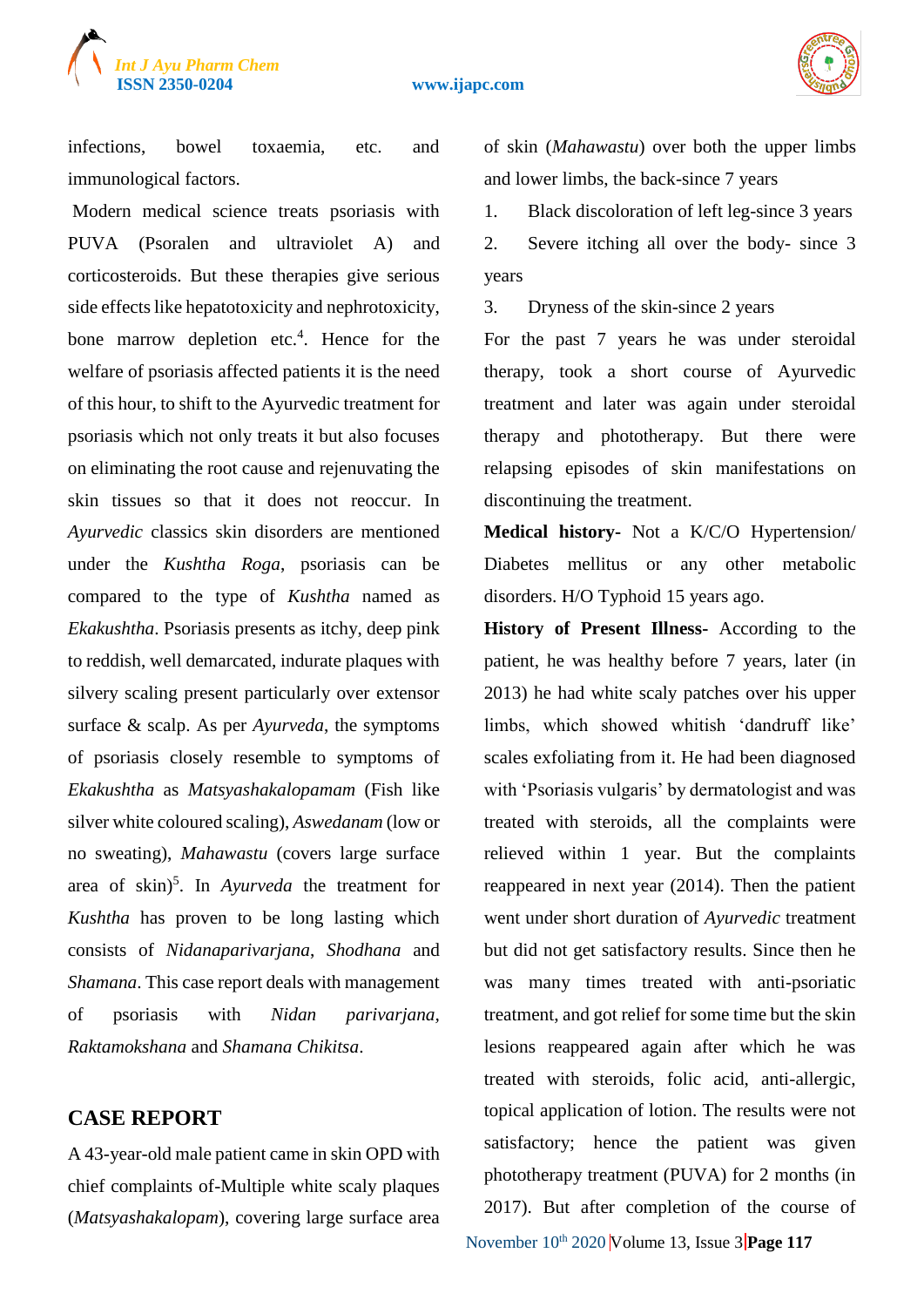



treatment, patient again had even worse skin manifestations than before with severe itching all over body, this gradually increased in next two years. So he visited the OPD no. 9 Rognidan department of M.A. Podar hospital for *Ayurvedic* treatment.

**Family History-** No family history of psoriasis **General History-**

Occupation: Tailor.

*Aahar* (Dietary Habits): Non-vegetarian (consumption of fish/ chicken/ meat) almost for all 7 days of week, excessive consumption of pickles, curd, fermented and baked food or food with sour taste and dry in nature (*Amla Rasatmaka* and *Ruksha*), tea with biscuits daily which is an incompatible food (*Viruddha Ahara*), having 2 glass of water empty stomach in the morning daily which extinguishes the digestive fire (*Agnimandya Kaaraka*)

*Vihara*: *Ratrijagaran* (sleeping around 2 am)

#### **On Examination-**

*Naadi- Pitta Pradhan Vata* (pulse- 80/min) *Mala*- once a day, unsatisfactory (*Malabaddhata*) *Mutra- Prakruta Jivha- Saam Agni- Manda Shabda- Spashta Sparsha- Khara Druk- Prakruta Akruti- Madhyama*

# **MATERIALS AND METHODS**

The patient was examined by inspection, palpation and auscultation of necessary systems. Skin

lesions were examined for the texture, discoloration, secretions, etc.

#### **Local Examination-**

**1. Skin Inspection-** Erythematous scaly patches on both the hands and both the legs,

Chest, abdomen and on the back. Black discoloration of right leg.

**2. Palpation-** Patches were dry with rough surface, normal in temperature, firm, minimally elevated from skin surface.

#### **Treatment given to the patient-**

The treatment protocol was followed for 2 months as-

**1.** *Nidana Parivarjana*- The patient was advised to stop consuming food with excessive sour taste (*Amla Rasatmaka)*, the food with properties like *Ushna Tikshna Ahara,* the incompatible food *(Viruddha Ahara)*, Non-veg. and improve his sleep cycle, stress and *Adhyashana* (the habit of eating before the previous food is digested)*.*

**2.** *Pachana* **and** *Deepana*- *Arogyavardhini Vati* 2 tablets twice a day, *Manspachak Churna*- ½ tsp twice a day before meal*,* which contains-*Triphala* (Emblica officenalis, Terminalia belerica, Terminalia chebula)*, Nimba* (Azadirachta indica)*, Patola* (Trichosanthes dioecious)*, Musta* (Cyperacae rotundus)*, Manuka*  (Vitis vinifera)*, Kutaja* (Holerrhena antidysenterica) 20gm *Churna* each, *Kaishora Guggula* 2 tablets twice a day*, Gandharva Haritaki Churna* 1 tsp only at night bedtime for 2 weeks.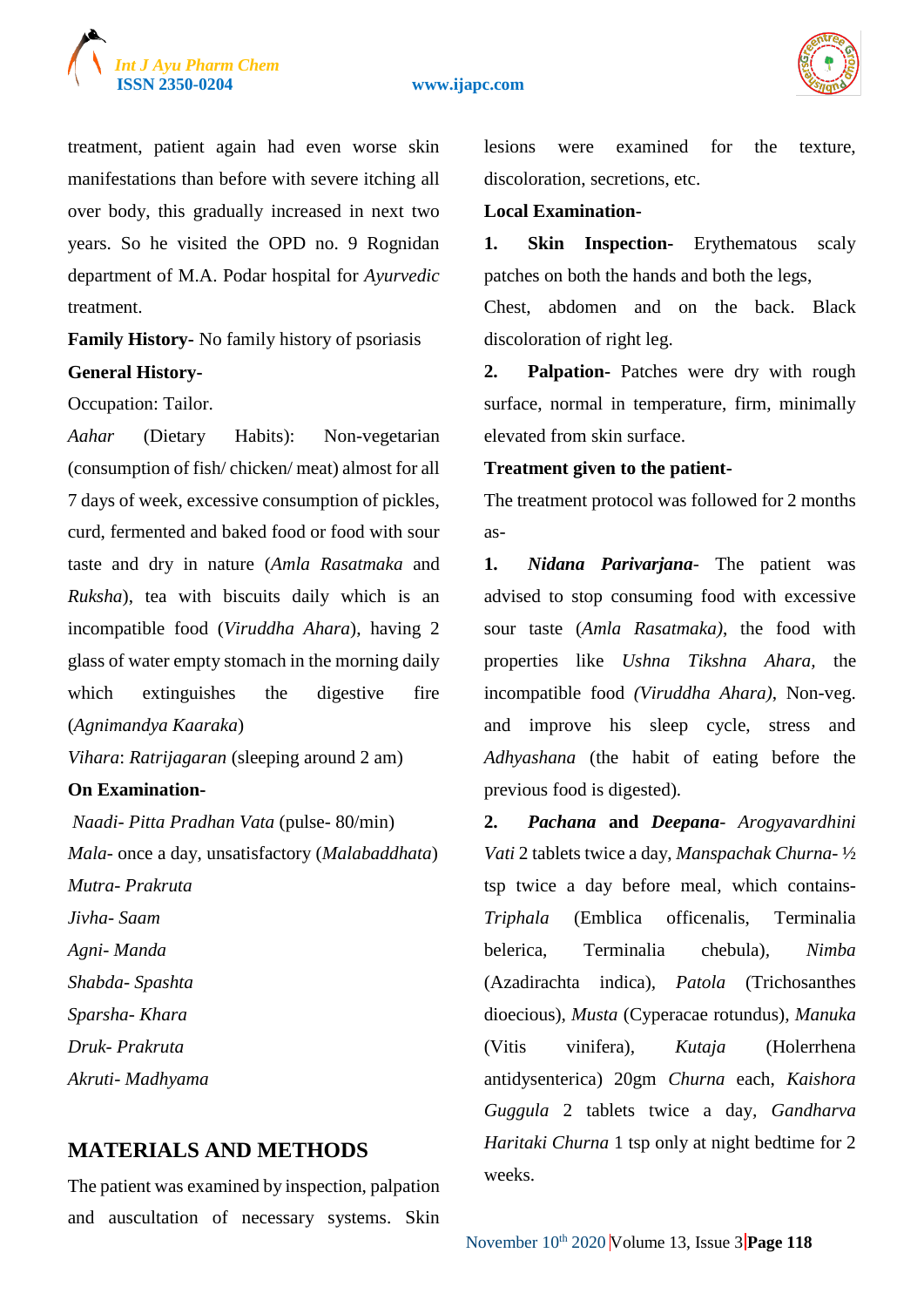

**3.** *Raktamokshana*- Two sittings of *Raktamokshan* were planned with prior *Snehapana* of *Goghrita* (Cow's ghee) of 3 tsp daily for 3 days before the procedure including the day of procedure and 3 days after the procedure. The procedure (Bloodletting) was done with the scalp vein set, 20 ml of blood was removed from right hand (cubital region) in first session and from left hand (cubital region) in the second session. These sessions were conducted on interval of 2 weeks.

*Int J Ayu Pharm Chem*

*Shamana Aushadhi* were advised along with this as *Svayambhuva Guggula* 2 tablets twice a day, *Mansapachaka Churna* (120gm) + *Gandhaka Rasayan* 20 tabs (crushed) + *Guduchi Churna* 20gm ½ tsp twice a day, local application of *Karanja Tail*.

**4. Oral medications and Topical application-** *Arogyavardhini Vati* 250mg twice a day after meal, *Manspachaka Churna* + *Gandhaka Rasayan* 20 tabs (crushed) + *Guduchi Churna* ½ tsp twice a day with lukewarm water before meal, Svayambhuva Guggula 1000mg twice a day after meal, *Gandharva Haritaki* 5gm only at night with lukewarm water. *Mrudu Abhyanga* (topical application) with *Karanja* and *Nimba* Tail for next 4 weeks.

# **RESULTS**

The patient was called for follow up and observation of his skin patches in every follow up were as-

1. First follow up- On 22-02-2020 after 1 week of *Pachana Chikitsa*, patient felt a little better in his bowel clearance (*Mala*- *Samyaka*), patches on plapating were less rough, complaint of itching persisted, the medicines were continued for 1 more weeks.

2. Second follow up- On 2-03-2020, the patient was called for 1<sup>st</sup> session of Raktamokshana, the areas of patches were controlled.

3. Third follow up- On 9-03-2020, the scaling was reduced and itching was less severe.

4. Fourth follow up- On 16-03-2020, the patient was called for the  $2<sup>nd</sup>$  session of Raktamokshana, the erythematous patches had started resolving.

5. Fifth follow up- On 30-03-2020, the scaling was absent, itching was minimally present and the areas of the patches were lessened.

6. Sixth follow up- On 15-04-2020, the skin lesions on the back (as shown in Image 1) were completely resolved (as shown in Image 3), the skin lesions on the hand (as shown in Image 2) were also resolved (as shown in Image 4), itching was absent. Also the area of rest of the skin patches all over body was reduced, except for some discoloration existed. At 6 months follow up, there was no relapse of the scaly plaques and the symptoms.



 **Image 1** Back of the patient before treatment

November 10th 2020 Volume 13, Issue 3 **Page 119**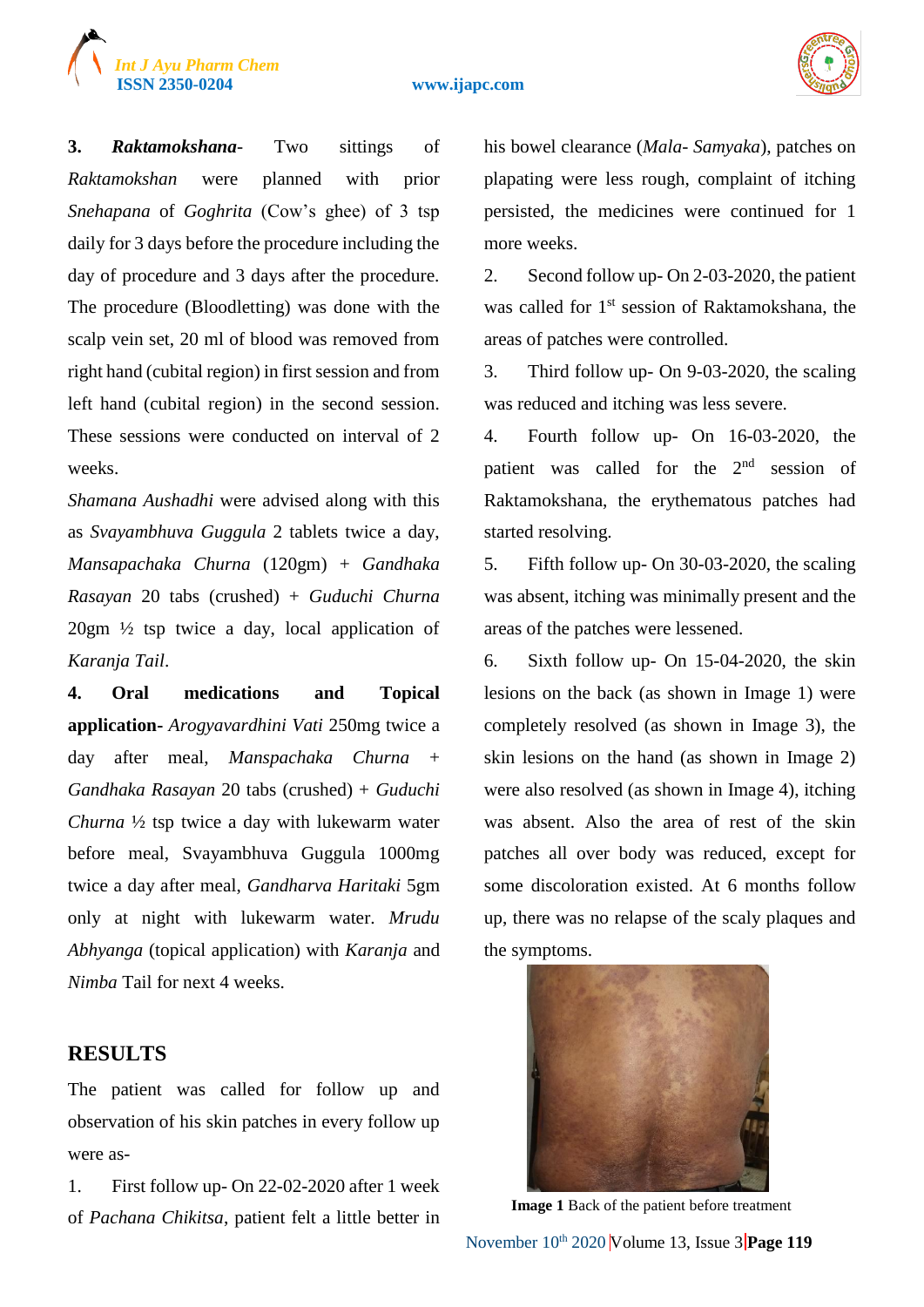





**Image 2** Left hand of the patient before treatment



**Image 3** Back of the patient after treatment



**Image 4** Left hand of the patient after treatment

# **DISCUSSION**

According to *Ayurveda*, one of the treatments of *Kushtha* is *Shodhana Chiktsa* (cleansing therapy

for removal of excess of *Dosha* and toxins). *Shodhana* can be adopted by *Vamana*, *Virechana*, *Raktamokshana*<sup>6</sup> .

**Samprapti Ghataka of Kushtha Roga<sup>7</sup>** - The factors involved in the *Kushtha Roga* is as-*Dosha*- *Tridosha, Dushya- Twak, Rakta, Mansa, Lasika, Srotas- Raktavaha, Srotodushti- Sanga, Adhishthana- Twacha and Mansa, Swabhava-Chirakari*

Here in this case report, *Ekakushtha* having predominance of *Vata- Kapha Dosha*<sup>8</sup> , the treatment was planned accordingly and *Kushtha* being *Raktapradoshaja Vikara*<sup>9</sup> (disease due to vitiation of blood), *Raktamokshana* (Siravedha) i.e. Blood-letting was also planned. In this case study, the treatment protocol was- *Nidana-Parivarjana, Aam Pachana, Raktamokshana (Siravedha)* and *Shamana Chikitsa* with *Mrudu Abhyanga.*

**1]** *Nidana Parivarjana***-** Avoidance of the factors aggravating the vitiated *Dosha* and increasing *Raktavaha Srotodushti* and gradually stopping the consumption of excessive *Amla Ras* (sour taste), Non-veg., etc. was advised. Also *Ratrijagaran* was advised to avoid.

**2]** *Aam Pachana* **and** *Agni Deepana***-** After examination and *Agniparikshana*, *Aam Lakshana* was found on *Jivha* (tongue) and *Jaranashakti* (digestive power) was hampered, to combat this, *Aam Pachan* and *Agni Deepana* (improvement of digestion and increment in the metabolising power of the digestive fire) was planned by administering as-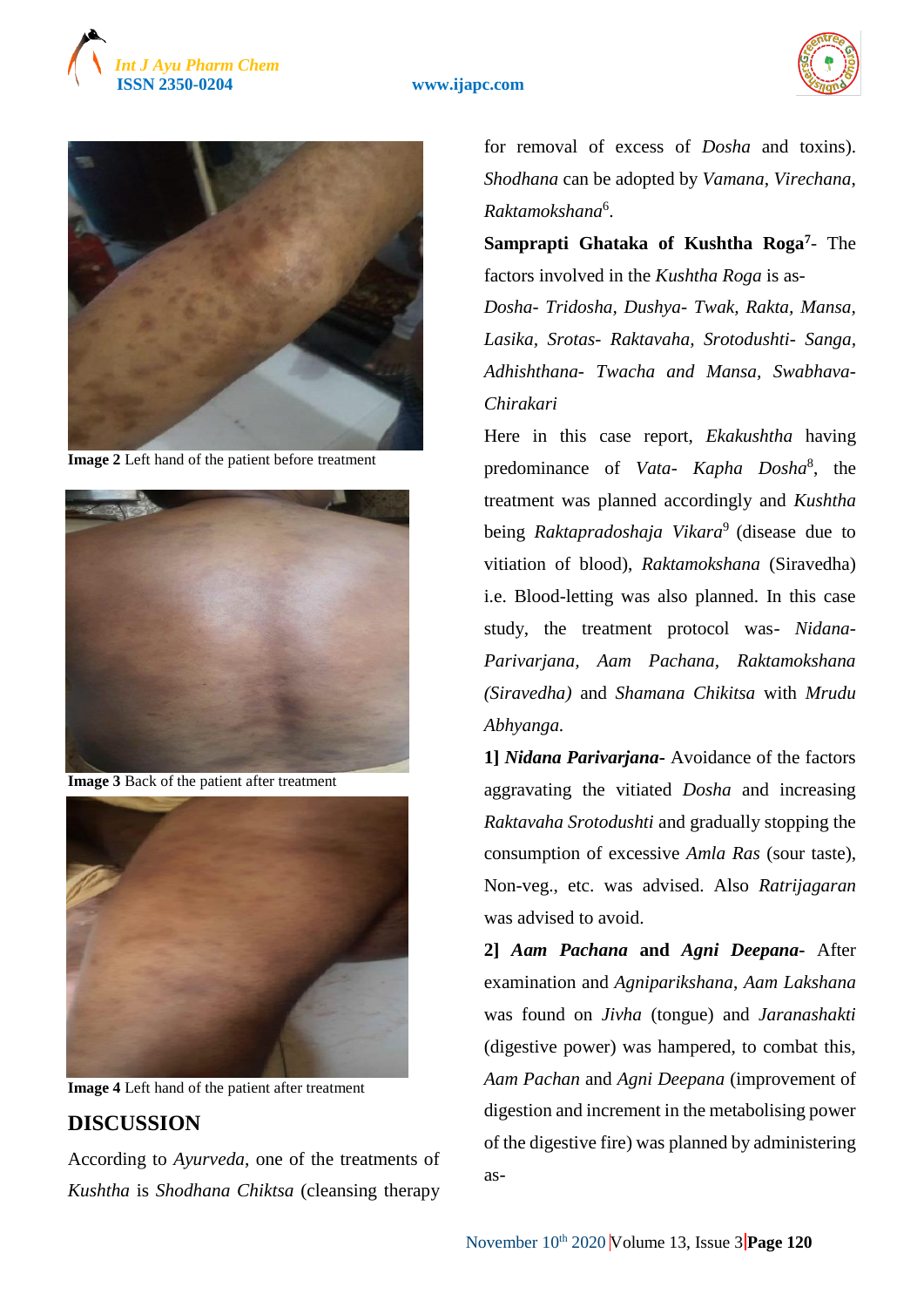# *Int J Ayu Pharm Chem*

#### **ISSN 2350-0204 www.ijapc.com**



*Arogyavardhini Vati*<sup>10</sup> - as it does *Pachana* and *Deepana*, *Vata*-*Anulomana* (improves digestion, increases metabolism and regularizes the gases), and combats *Gara Visha* ( toxins deposited due to the long term steroids and allopathic treatment) also it's the drug of choice in *Kushtha Roga* with predominance of *Vata*-*Kapha Dosha*.

*Manspachaka Churna*<sup>11</sup> - as it is useful for proper digestion of unprocessed elements in *Dhatu* metabolism (*Dhatugata Aam*-*pachana*).

*Kaishor Guggula*<sup>12</sup> - as it is useful in chronic diseases due to vitiation of *Rakta Dhatu* (*Raktapradoshaja Vikara*), and also it combats the aggrevated *Vata Dosha*.

*Gandharva Haritaki*<sup>13</sup> - It contains *Erand Tail* (Ricinus communis oil extract),*Bal Haritaki* (Terminalia chebula), *Sunthi* (Zinziber officinale), *Saindhav* (Rock salt) and *Savarchal Lavana* (Black salt). It has purgative and laxative (*Virechaka*). It conducts *Aam Pachana*, *Vata Anulomana* (helps in digestion and regularizes gases), also being *Virechaka* (laxative) is useful in *Pittaja* (*Rakta Vikara*). Hence it is *Tridohashaghna* (combats excess of all the 3 *Dosha*).

**3]** *Raktamokshana***<sup>14</sup> -** This being a modality of *Panchakarma*, needs to be conducted with prior *Snehana* (Oleation internally, here with *Goghrita*) and after the blood-letting procedure *Shamana Snehana* (oleation inducing palliation of morbid *Dosha*) was also administered, to combat the outbreak of *Vata Dosha* if any, and also for subsiding the overabundance of *Pitta Dosha*. Here this procedure helped in extraction of vitiated

*Rakta* from the body and allowed to eliminate the toxins of *Bhrajaka Pitta*.

**4]** *Shamana Aushadhi***-** The medicines which can subside the aggravated *Dosha* and can maintain the normal *Dosha* were given during the course of time between two sittings of *Raktamokshana* and after the procedure as-

*Svayambhuva Guggula***<sup>15</sup> -** Consists of many contents mainly *Bakuchi* (Psoralea corylifolia)*, Shiljatu* (Asphaltum)*, Guggula* (Commiphora Mukul), etc. it reduces *Kapha Dosha* and pacifies *Vata Dosha*. Also acts as *Aam Pachaka*, alongwith *Vata-Kapha Shamaka* drugs it also contains *Lohabhasma* (Calx of iron) and *Svarna*-*makshika bhasma* (Chalcopyrite or copper iron sulphide) which pacifies *Pitta Dosha*, hence overall *Svayambhuva Guggula* acts as *Raktaprasadaka*, *Tridoshaghna*, *Rakta Dhatvagnivardhaka*, *Raktashodhaka* (combats excess of *Dosha*, increases metabolism of *Rakta Dhatu*, propitiates blood and also purifies blood), anti-bacterial, antiinflammatory and anti-helminthic <sup>16</sup>.

# **Combination of** *Manspachaka Churna, Gandhaka Rasayana and Guduchi***-**

*Mansapachaka Churna*<sup>17</sup> - Based on the action of its contents, it acts as *Tridosha Shamaka* (controls all 3 *Dosha*), *Kandughna* (Antipruritic), *Raktashodhaka* (Blood purifier).

Gandhaka Rasayana (Sulphurium)<sup>18</sup>- Being *Rasayana* (helps in lengthening the skin life span following the path of essence) and *Kushthaghna* (combatting skin diseases), it is useful in maintaining the balance of *Dhatu* in *Kushtha Roga* (Skin disorders), this reduces the *Tikshna*, *Ushna* 

November  $10^{th}$  2020 Volume 13, Issue  $3$  **Page 121**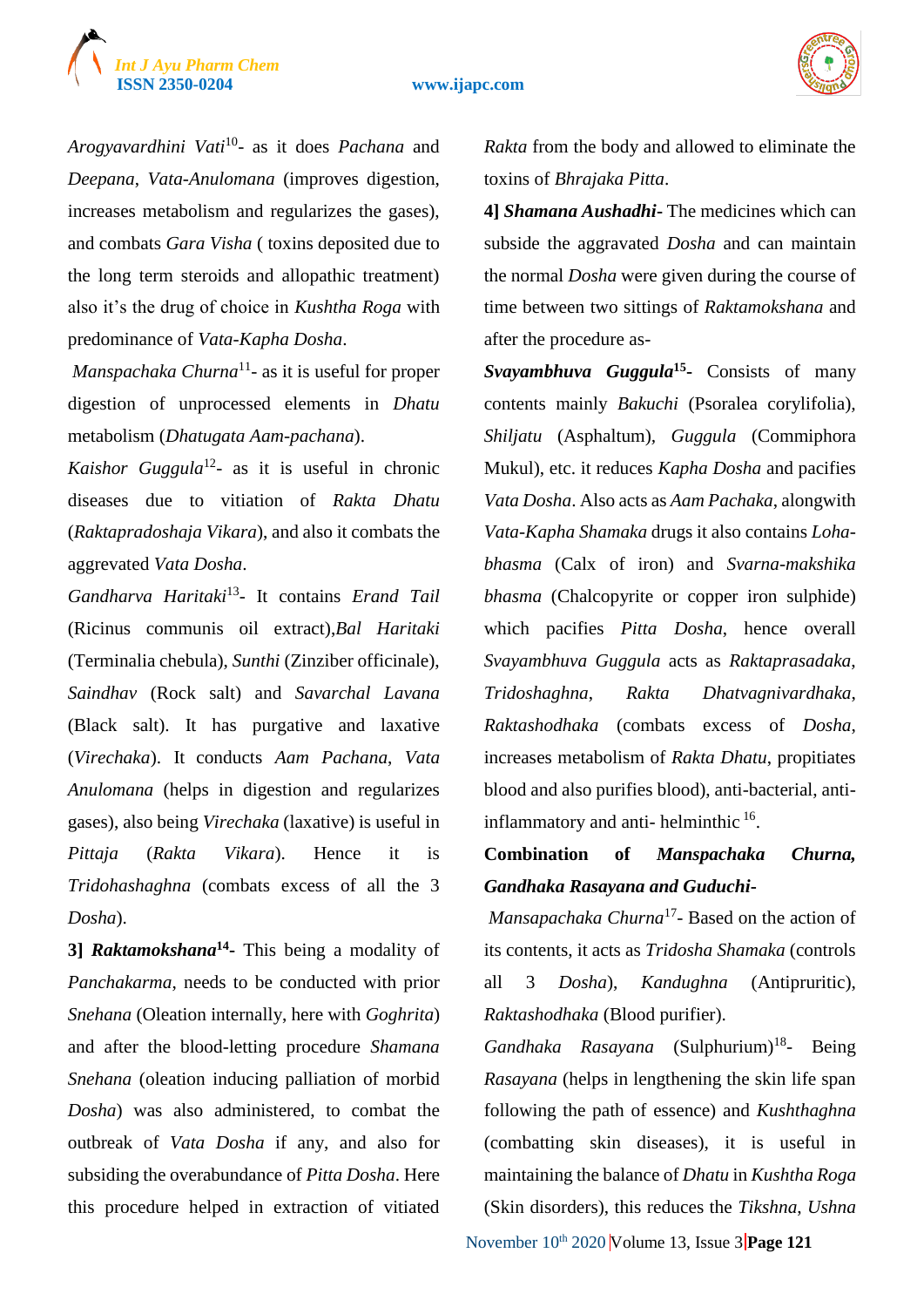# *Int J Ayu Pharm Chem*

#### **ISSN 2350-0204 www.ijapc.com**



properties of *Pitta* which is to be controlled in *Raktaja Vikara* as *Pitta* is related to *Rakta* by *Ashrayeeashray Bhava* (interdependence of *Pitta* and *Rakta*). Hence, this acts as *Raktaprasadaka* (Blood propitiatory).

Guduchi Churna (Tinospora cordifolia)<sup>19</sup>- This acts as *Rakta Dhatugami* (acting directly on *Rakta Dhatu*), it reduces burning sensation, acts as *Kushthaghna* (choice of drug in skin disorders), *Tridoshaghna* (combats excess of all 3 *Dosha*), *Raktashodhaka* (Blood Purifier). Also it has immuno-modulating activity, anti-endotoxic effects.

**Local application of** *Karanja Tail* **<sup>20</sup>** - *Karanja*  (Pongamia Pinnata) acts as *Rakta-prasadaka* and *Kushthaghna* (Blood propitiatory and choice of drug in *Kushtha*) also it combats excess of *Vata* and *Kapha Dosha* and the essential oil has in vitro anti-bacterial activity.

**5]** *Abhyantar Aushadhi* **with** *Mrudu Abhyanga***-**The patient was advised to take orally-

 *Arogyavardhini Vati* 250mg twice a day with lukewarm water after meal.

 Combination of *Manspachaka Churna* (120gm) + *Guduchi Churna* (20gm) + *Gandhaka Rasayana* (20 tabs.)- ½ tsp twice a day with lukewarm water before meal.

 *Gandharva Haritaki Churna* 5gm only at night with lukewarm water after meal.

 *Mrudu Abhyanda* (Topical application) combination of *Karanja Tail* and *Nimba Tail* (Azadirachta Indica) $^{21}$  as this combats excess of *Pitta Dosha*, is *Raktashodhaka* (Blood Purifier), anti-pruritic.

# **CONCLUSION**

In this case report, there was 50% relief recorded in the signs and symptoms after *Raktamokshana*. There was 70% relief in the signs and symptoms after the oral, topical medications and *Nidana Parivarjana*. Hence, it is concluded that the *Ayurvedic* treatment protocol of *Nidana Parivarjana*, *Raktamokshana* and *Shamana Chikitsa* can prove to be very effective in management of Psoriasis (*Ekakushtha*).